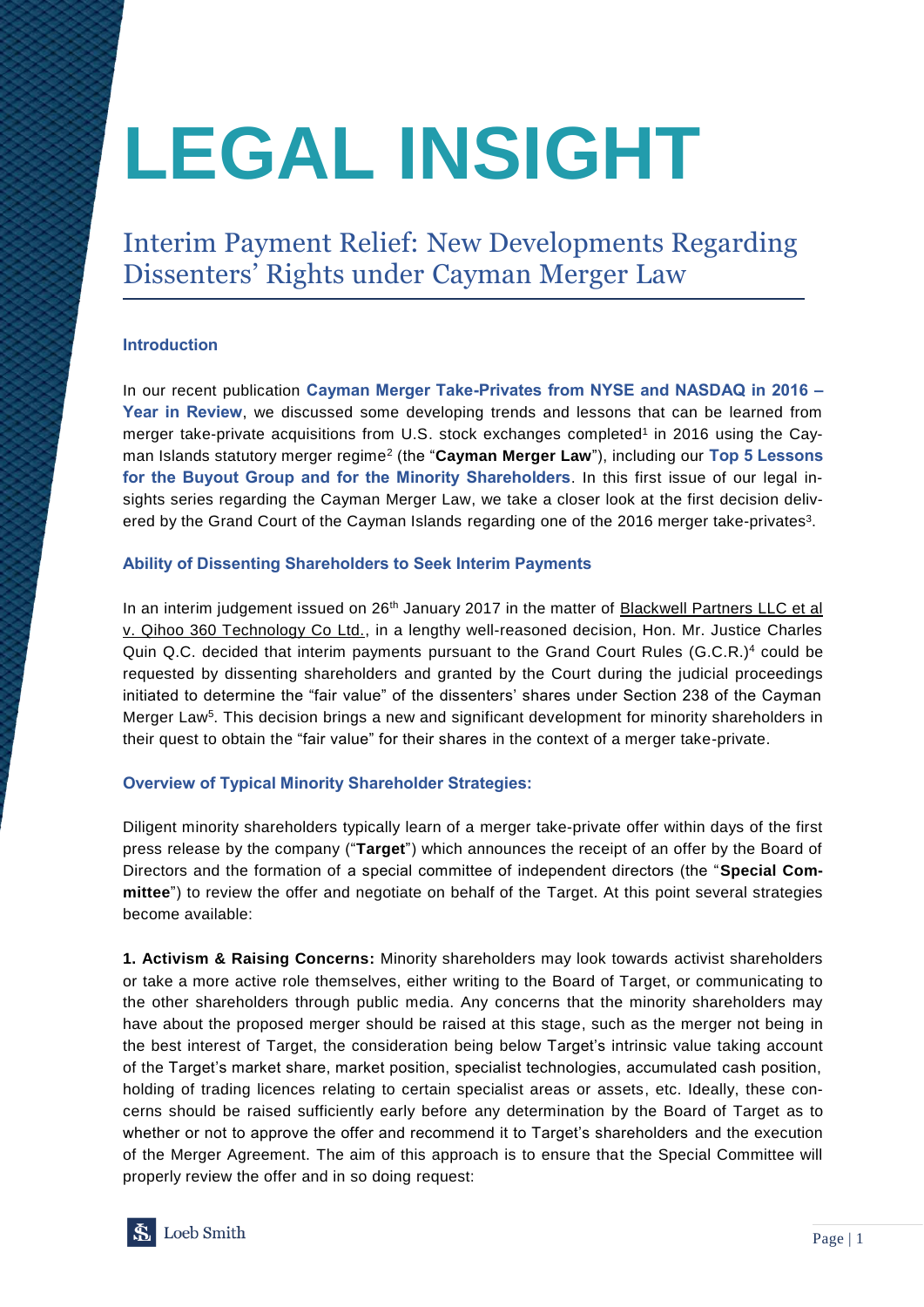- (i) in-depth information about the valuation of Target and the proposed financing and structuring of the merger, which may lead to an increase of the merger consideration negotiated by the Special Committee for the benefit of all shareholders; and/or
- (ii) additional protections to benefit minority shareholders, such as "majority of minority" provisions in the Merger Agreement<sup>6</sup> in order to secure a better bargaining position for minority shareholders leading to the shareholders' meeting convened to approve the merger and the terms of the Merger Agreement.

**2. Looking for Alternatives:** If Target received an offer from the management group or a group composed of the management and certain private equity sponsors (the "**Buyout Group**"), activist shareholders may try to look for an alternative buyer, generally inviting third party interest, or associate with other sponsors to initiate a counter-offer. This strategy is based on the assumption that the Special Committee will be bound by its fiduciary duties to take into consideration any additional offers received, which may place upward pressures on the initial merger consideration proposed by the Buyout Group. However, the effectiveness of this strategy is generally limited by two factors:

- (i) if the Buyout Group, including management of Target (generally in control of a significant number of votes), in the initial offer, clearly states that they do not intend to sell their shares in any alternative transaction, the interest of any third party buyer is greatly diminished (an alternative offer may be deemed "hostile" by the management of Target, and the third party purchaser may invest significant time and money in the proposal with very limited chances of success); and
- (ii) the Special Committee will not be able to pursue an alternative offer which lacks substance (*i.e.* merger terms, financing, legal documentation, etc.) otherwise than as a simple manifestation of interest.

**3. Blocking Completion:** Minority shareholders may seek to file for an injunction to stay or stop the progress of the merger on the basis that the directors of Target are acting in breach of their fiduciary duties. This strategy is based on the fact that most merger agreements include, as one of the conditions to the closing of the merger, that no final order by a court or other governmental entity shall be in effect that prohibits the consummation of the merger or that makes the consummation of the merger illegal. As such, if minority shareholders are successful in obtaining an injunction and such injunction has not been reversed and is non-appealable, then the merger cannot become effective. In some cases, however, the aim of this strategy is not to block the merger but to engage in settlement discussions with the Target.

**4. Exercising Dissenters' Rights:** Minority shareholders may choose to dissent to the merger under Section 238 of the Companies Law, knowing that Target is required first to negotiate and, in the absence of an agreement with the dissenting shareholders as to the "fair value" of the shares, to file a petition with the Court for judicial determination of the "fair value" amount to be paid. In some cases, the Merger Agreement may include, as one of the conditions to the closing of the merger, that dissenting shareholders do not own more than a certain percentage (which may be in the range of 1% or 5%) of the shares of Target. When coupled with activism by dissenting shareholders, these clauses may put significant pressure on the Buyout Group and the management of Target.

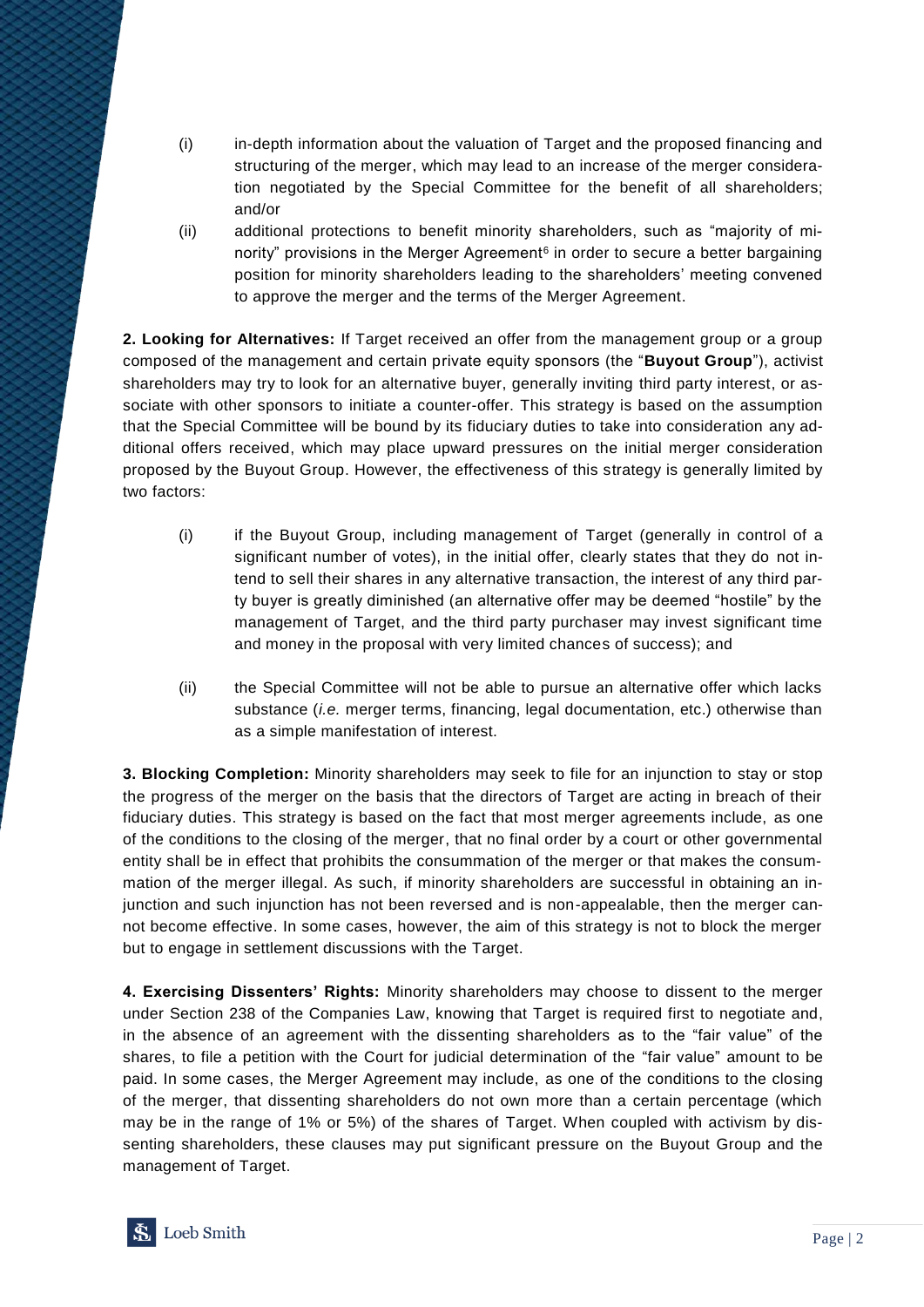## **Significance of the ruling in Blackwell Partners LLC et al v. Qihoo 360 Technology Co Ltd:**

It is in the context of minority shareholders deciding whether to exercise their dissenting rights under Section 238 of the Companies Law that the interim judgement issued in Blackwell Partners LLC et al v. Qihoo 360 Technology Co Ltd. becomes most significant.

Qihoo 360 Technology is a leading Internet company in China, that was listed on the New York Stock Exchange (NYSE) and that was taken private using the Cayman Merger Law in 2016 for an aggregate merger offer price in excess of US\$9billion. As part of the merger take-private transaction, a fairness opinion on the merger offer price of US\$51.33 per share was issued by JP Morgan Asia and the merger was approved the Board of Directors in December 2015 and then by the shareholders in March 2016. However, a number of minority shareholders disagreed with the merger offer price and dissented under Section 238 of the Cayman Merger Law.

Without prejudice to the final determination of "fair value" for their shares, the dissenting shareholders immediately requested payment of an amount of US\$16,892,549.01 representing the portion of the merger consideration they were entitled to, based on the US\$51.33 merger offer price per share. They also requested security for their claims. They were refused on both counts and, failing agreement, the company had to apply to the Cayman Court to seek a "fair value" determination.

The dissenting shareholders presented as evidence two valuation reports indicating a value per share ranging between approximately US\$124.4 and US\$290.49 per share (well in excess of the merger offer of US\$51.33 per share). While the fair value determination proceedings are still ongoing before the Court, the company agreed to pay into court a security deposit amounting to US\$92 million, well in excess of the total value of their shareholdings of approximately US\$16,892,549.01. The dissenting shareholders requested an interim payment in respect of their merger consideration because, they argued, whatever the outcome of the fair value determination, they would still be paid a substantial sum in respect of their shares. In an interim judgement issued on  $26<sup>th</sup>$  January 2017, the Court decided in favour of the dissenting shareholders and ordered an interim payment of US\$16,892,549.01, representing the portion of the merger consideration they were offered, based on the US\$51.33 merger offer price per share.

**1. New Interim Payment Relief:** The judgment in this case has opened the door to petitions for interim payment being filed systematically by dissenting shareholders as part of the Section 238 proceedings, at least in the amount of the merger consideration which is offered generally to the shareholders. This will slightly change the balance of power in the negotiations between the Target and the dissenting shareholders, possibly encouraging settlement earlier in the process or for higher amounts.

**2. Agreement on Security Deposit:** The security payment made into court by the Target in this case had been more than five times the amount previously offered to the dissenting shareholders as "fair value", and likely contributed to the decision of the Court to grant an interim payment to the dissenting shareholders. However, in our view, the absence of an agreement as to a security deposit paid into Court should not prevent the Court from granting interim payments. Further guidance on this matter is expected as dissenting shareholders in other pending cases will likely request interim payments on account of the "fair value" of their shares being at least equal to the

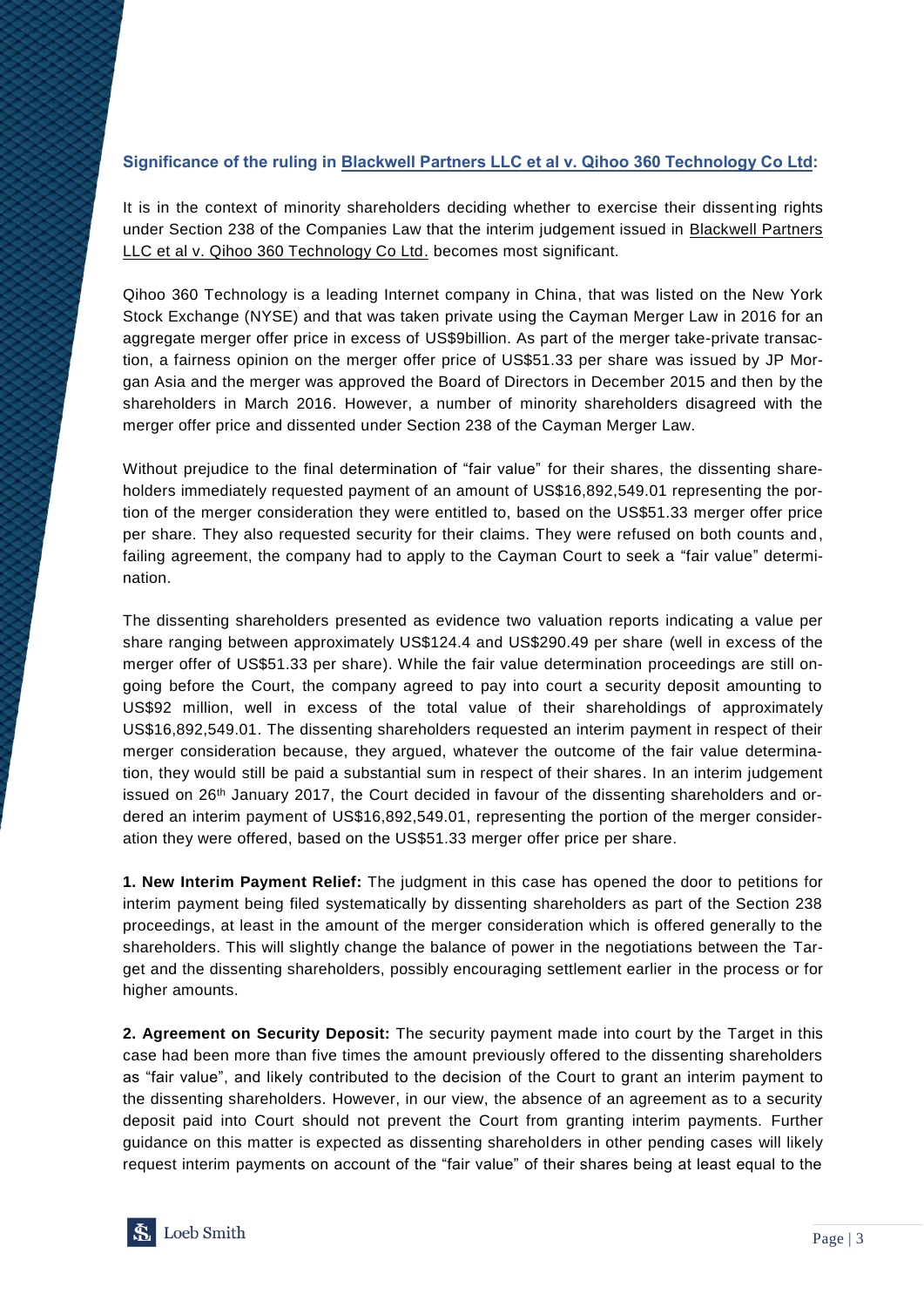offered merger consideration. As a reminder, O. 29, r. 12 of Grand Court Rules (G.C.R.) clearly state that the Court retains full discretion with respect to such interim payments:

"*the Court may, if it thinks fit, and without prejudice to any contentions of the parties as to the nature or character of the sum to be paid by the defendant, order the defendant to make an interim payment of such amount as it thinks just, after taking into account any set-off, cross-claim or counterclaim on which the defendant may be entitled to rely*."

**3. Amount of Interim Payments:** At this early stage, it seems unlikely that any interim payments ordered as part of Section 238 proceedings will exceed the merger consideration as approved as part of the Merger Agreement. However, Blackwell Partners LLC et al v. Qihoo 360 Technology Co Ltd. does not expressly preclude the possibility of relying on expert evidence in order to determine that the "just" amount for an interim payment should exceed the merger consideration. As stated by Hon. Mr. Justice Charles Quin Q.C. in the interim judgement:

"*75. (…) because of the limited nature of the Dissenters' expert evidence and the absence of expert evidence on behalf of the Petitioner, I do not wish to stray into the jurisdiction of the judge who will be making such a determination.*

*76. It is for the Judge hearing the Petition to come to a determination of the fair value of the shares of all Dissenters after hearing expert evidence from both the petitioner and the Dissenters*."

Also, an argument can be made that if the Target itself, during negotiations with dissenting shareholders, offered an amount in excess of the original merger consideration (and if this fact is not disputed by the parties), the Court may take into account this higher figure.

Overall, even if it is quite early to tell, Blackwell Partners LLC et al v. Qihoo 360 Technology Co Ltd. will certainly impact dissenting shareholder strategies in the context of merger take-privates, and possibly contribute to the rising number of Section 238 petitions in the Cayman Islands.

**This is not intended to be a substitute for specific legal advice or a legal opinion. For specific advice, please contact:**

E: gary.smith@loebsmith.com

E: [ramona.tudorancea@loebsmith.com](mailto:ramona.tudorancea@loebsmith.com)

<sup>1</sup> The word "complete" is used in this article to designate EGM shareholder approval of the merger and is not referring to the effective date of the merger (which is dependent upon filing) or the effective de-listing of the company. <sup>2</sup> Part XVI (sections 232 to 239A) of the Cayman Islands Companies Law.



 $\overline{a}$